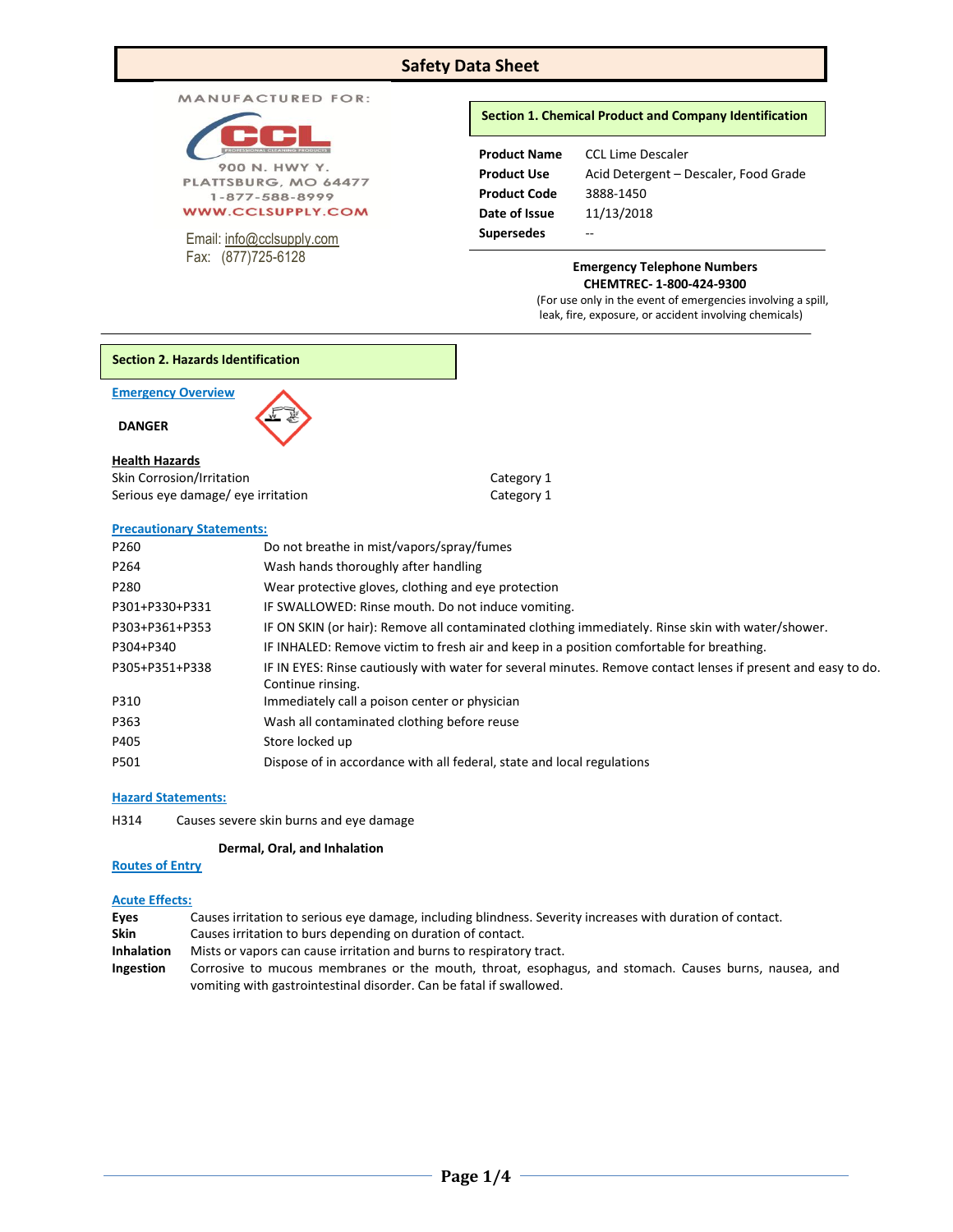**Section 3. Composition/Information on Ingredients**

| Name of Hazardous Ingredients | <b>CAS Number</b> | % by Weight |
|-------------------------------|-------------------|-------------|
| Phosphoric Acid               | 7664-38-2         | <40         |
| Isopropanol                   | 67-63-0           | <10         |
| Dodecyl Benzenesulfonic Acid  | 27176-87-0        | <10         |

#### **Section 4. First Aid Measures**

- **Eye Contact** Flush immediately with plenty of clean water for at least 15 minutes. If irritation persists, get medical attention. Skin Contact Flush immediately with plenty of clean water; use soap if available. If irritation persists, seek medical attention. Remove severely contaminated clothing (and shoes) and wash before reuse.
- **Inhalation** Remove person to fresh air. Begin CPR if breathing has stopped and seek immediate medical attention. **Ingestion** Do not induce vomiting. Give several large glasses of water only if conscious. Never give anything to an unconscious person orally. Seek immediate medical attention.

| N/A<br><b>Hazardous Combustion Products</b><br>Media appropriate for surrounding fire.<br><b>Extinguishing Media</b><br><b>Unsuitable Extinguishing Media</b><br>N/A<br><b>Fire Fighting Procedures</b><br>Use a self-contained breathing apparatus. | <b>Section 5. Fire Fighting Measures</b> |  | National Fire Protection Association (U.S.A)<br>(estimated rating) | 0 |
|------------------------------------------------------------------------------------------------------------------------------------------------------------------------------------------------------------------------------------------------------|------------------------------------------|--|--------------------------------------------------------------------|---|
|                                                                                                                                                                                                                                                      |                                          |  |                                                                    |   |

#### **Section 6. Accidental Release Measures**

**Spill Clean Up** All spilled material must be contained and kept out of waterways, sewers and drains. The spilled chemical should be absorbed with an inert material. Flush cleaned area thoroughly with water.

**Section 7. Handling and Storage** 

**Handling and Storage** Keep container tightly closed when not in use. Store away from chlorine-containing compounds. Store product indoors away from excessive heat or cold. Keep out of the reach of children. Have eyewash and safety shower accessible to use in handling area.

## **Section 8. Exposure Controls/Personal Protection**

### **Exposure Limits**

| <b>Product Name</b>         | <b>OSHA PEL</b> | <b>NIOSH REL</b> | <b>AIHA WEEL</b> | <b>ACGIH TLV</b> |
|-----------------------------|-----------------|------------------|------------------|------------------|
| Phosphoric Acid (7664-38-2) | 1mg/m`          | 1mg/m            |                  | 1mg/m            |
| Isopropanol (67-63-0)       | 400ppm          | 400ppm           |                  | 200ppm           |

**Engineering Controls** Local exhaust usually adequate



**Personal Protective Equipment (PPE)**

| Eves        | Chemical splash goggles and face shield                                                     |
|-------------|---------------------------------------------------------------------------------------------|
| Body        | Rubber or neoprene gloves; rubber boots and wet suit                                        |
| Respiratory | Not normally required. Use NIOSH approved respirator if TLV levels are reached or exceeded. |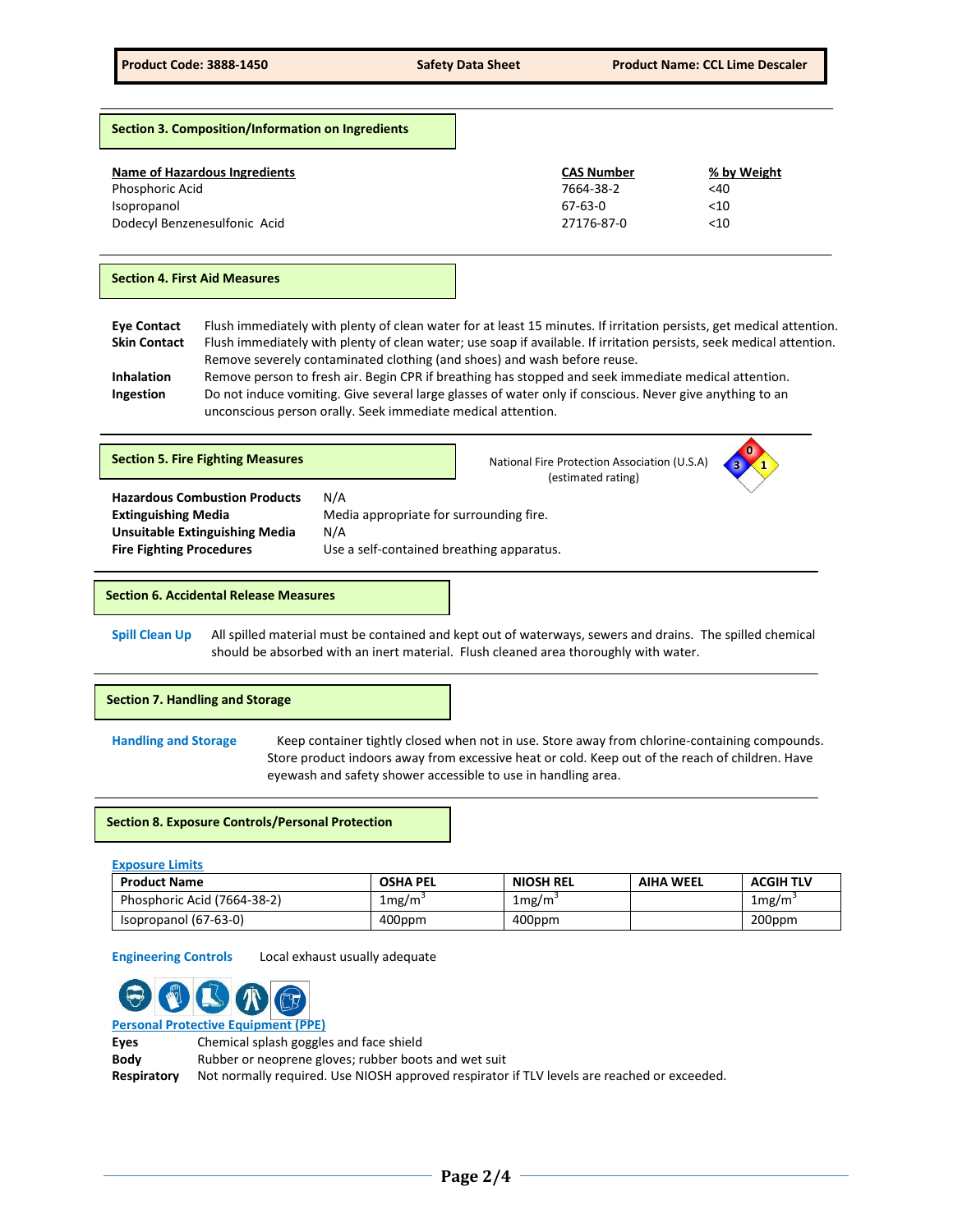#### **Section 9. Physical and Chemical Properties**

| <b>Physical State</b>   | Liguid              | <b>Explosive Limits</b>      | N/A              |
|-------------------------|---------------------|------------------------------|------------------|
| Color                   | Red                 | <b>Vapor Pressure</b>        | 17 mmHg          |
| Odor                    | Slightly sweet odor | <b>Vapor Density</b>         | Heavier than air |
| <b>Odor Threshold</b>   | N/A                 | <b>Relative Density</b>      | N/A              |
| рH                      | $0.0 - 1.0$         | <b>Solubility</b>            | Miscible         |
| <b>Freezing Point</b>   | N/A                 | <b>Partition Coefficient</b> | N/A              |
| <b>Boiling Point</b>    | $212^{\circ}F$      | <b>Auto-Ignition Temp.</b>   | N/A              |
| <b>Flash Point</b>      | N/A                 | <b>Decomposition Temp.</b>   | N/A              |
| <b>Evaporation Rate</b> | N/A                 | <b>Viscosity</b>             | N/A              |
| <b>Flammability</b>     | Non-Flammable       | <b>Specific Gravity</b>      | 1.20-1.25        |

## **Section 10. Stability and Reactivity**

| <b>Stability and Reactivity</b>         | Stable                                                                          |
|-----------------------------------------|---------------------------------------------------------------------------------|
| Incompatibility                         | Chlorine-containing compounds                                                   |
| <b>Hazardous Polymerization</b>         | Will not occur                                                                  |
| <b>Hazardous Decomposition Products</b> | Toxic chlorine gas can be liberated if mixed with chlorine containing compounds |
| <b>Conditions to Avoid</b>              | N/A                                                                             |

#### **Section 11. Toxicological Information**

| <b>Routes of Entry</b>       | Dermal, Oral and Inhalation                                        |  |  |  |
|------------------------------|--------------------------------------------------------------------|--|--|--|
| <b>Symptoms</b>              | Irritation to burns depending on duration of contact               |  |  |  |
| <b>Skin Irritant</b>         | Yes                                                                |  |  |  |
| Eye Irritant                 | Yes                                                                |  |  |  |
| <b>Sensitizers</b>           | Not determined                                                     |  |  |  |
| <b>Mutagenicity</b>          | No information found                                               |  |  |  |
| Carcinogenicity              | Isopropanol: IARC Group 3 (not classifiable as a human carcinogen) |  |  |  |
| <b>Reproductive Toxicity</b> | No information found                                               |  |  |  |
| <b>Target Organs</b>         | None                                                               |  |  |  |

There is no toxicological data for this product as a whole. Based on relevant ingredients with known acute toxicity, the acute toxicity estimate using the additive formula (ATE) has been determined.

## **Acute Toxicity**

| <b>Test</b>       | <b>Results</b> | <b>Basis</b>                     |
|-------------------|----------------|----------------------------------|
| Dermal            | 8,229 mg/kg    | ATE determined beyond Category 4 |
| Oral              | 4,553 mg/kg    | ATE determined beyond Category 4 |
| <b>Inhalation</b> | 78,451 ppm     | ATE determined beyond Category 4 |

## **Section 12. Ecological Information**

**Environmental Effects** No ecological information available

## **Section 13. Disposal Considerations**

**Waste Information** Dispose of in accordance with all Federal, State and Local pollution control regulations.